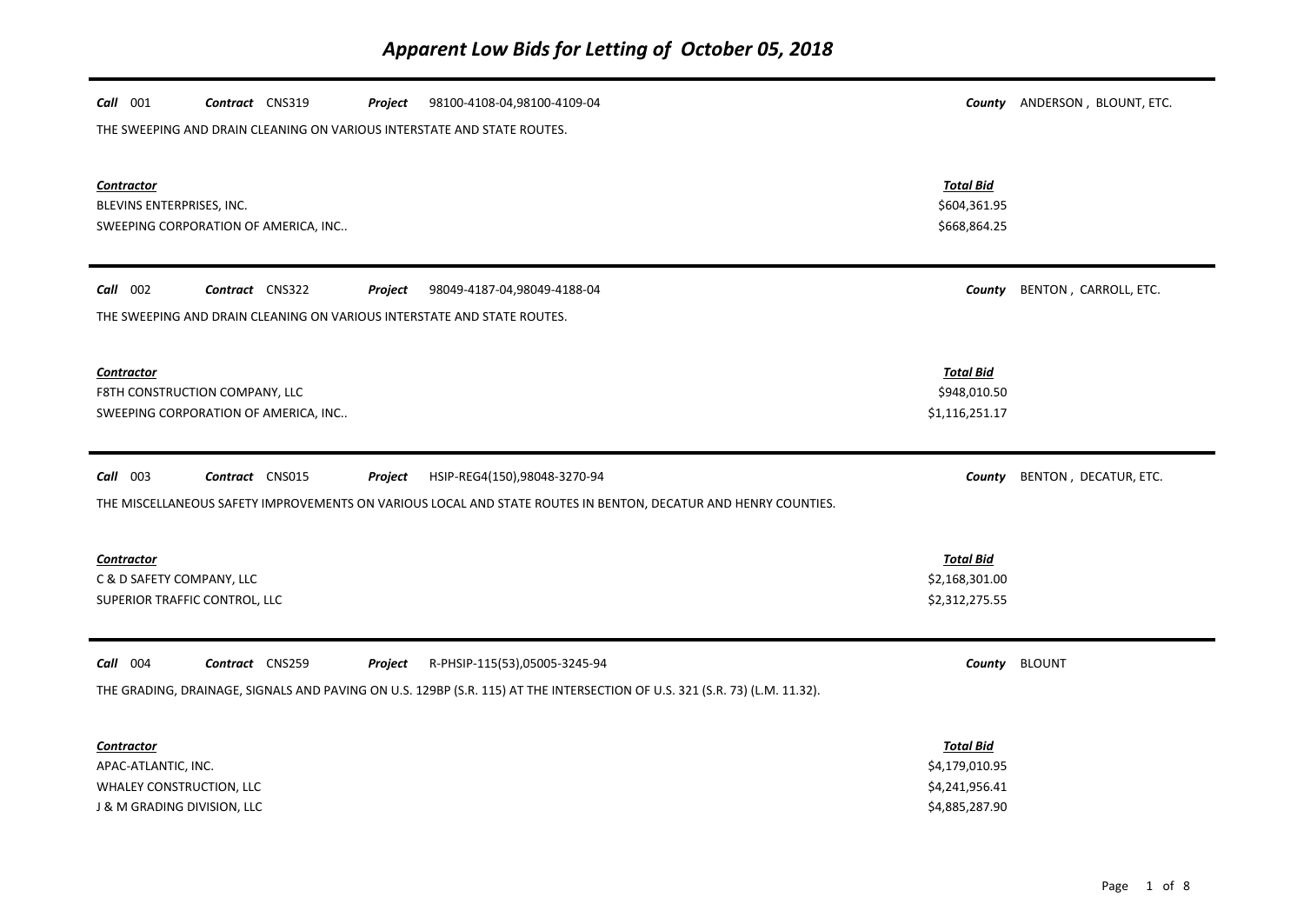# *Call* 005 *Contract* CNS320 *Project County* BRADLEY , GRUNDY, ETC. THE SWEEPING AND DRAIN CLEANING ON VARIOUS INTERSTATE AND STATE ROUTES. 98029-4189-04,98029-4190-04 *Contractor Total Bid* BLEVINS ENTERPRISES, INC. \$401,760.00 SWEEPING CORPORATION OF AMERICA, INC.. 63. AND THE STATE STO, 400.00 STATES AND STATES AND STRUGGER AND STRUGGER AND STRUGGER AND STRUGGER AND STRUGGER AND STRUGGER AND STRUGGER AND STRUGGER AND STRUGGER AND STRUGGER AND S *Call* 006 *Contract* CNS318 *Project County* CARTER , SULLIVAN, ETC. THE SWEEPING ON VARIOUS INTERSTATE AND STATE ROUTES. Project 98100-4107-04 *Contractor Total Bid* BLEVINS ENTERPRISES, INC. \$100,444.50 SWEEPING CORPORATION OF AMERICA, INC.. 63. A SALE AND THE SERVICE OF PROPERTY AND STRUCK AND STRUCK AND STRUCK *Call* 007 *Contract* CNS298 *Project County* CUMBERLAND IM/NH-I-40-6(153),18100-3152-44 THE CONSTRUCTION OF A TRUCK CLIMBING LANE ON I-40 EB NEAR MILE MARKER 339 (L.M. 34.69 - L.M. 36.09), INCLUDING GRADING, DRAINAGE AND PAVING.

| Contractor                               | Total Bid       |
|------------------------------------------|-----------------|
| CHARLES BLALOCK & SONS, INC.             | \$12,357,135.92 |
| TWIN K CONSTRUCTION, INC.                | \$13,034,896.10 |
| J & M GRADING DIVISION, LLC              | \$14,223,550.65 |
| WRIGHT BROTHERS CONSTRUCTION COMPANY, IN | \$14,738,644.20 |
| JONES BROS. CONTRACTORS, LLC             | \$15,180,669.54 |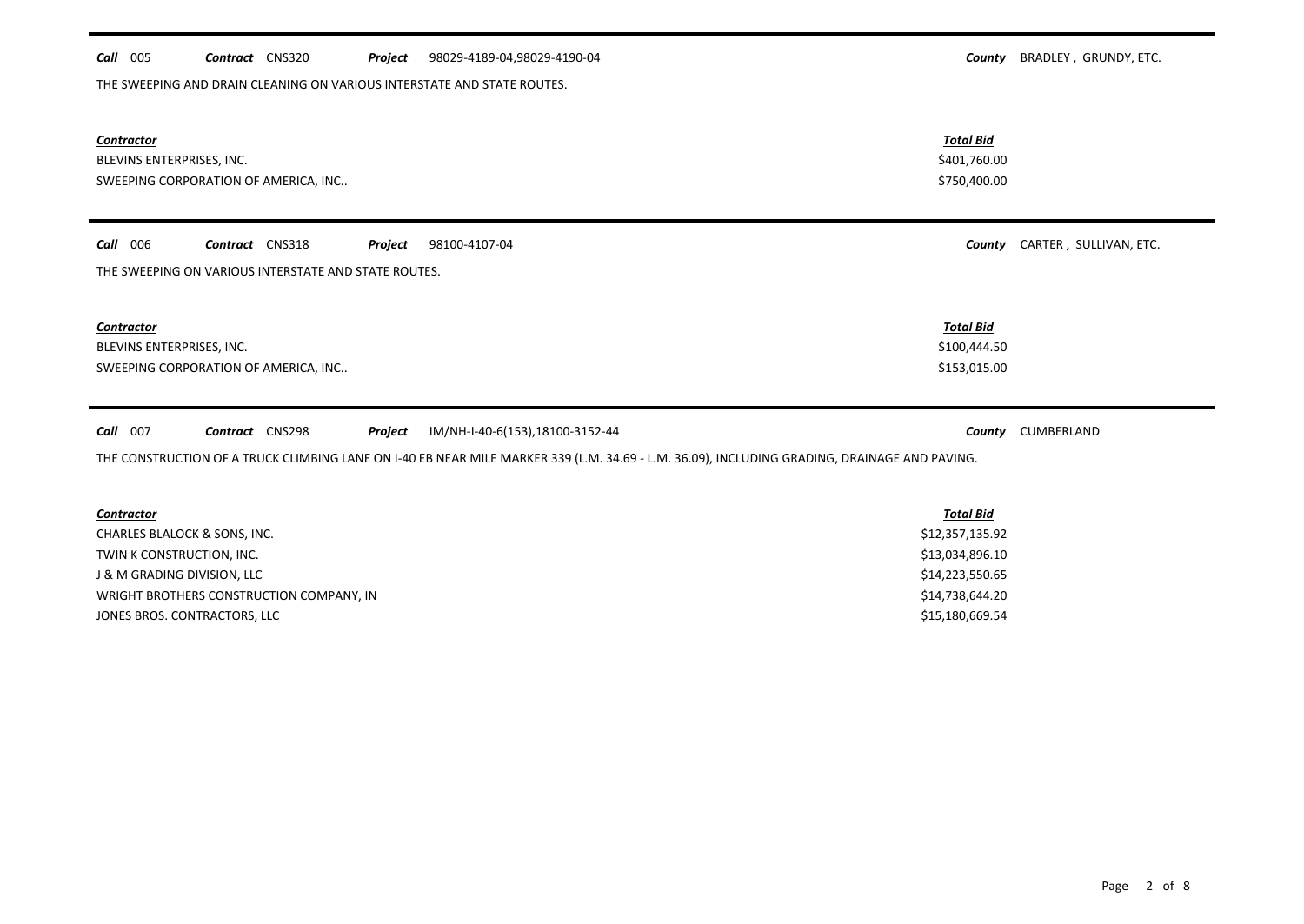| Call 008 |  | <b>Contract</b> CNS309 |  | Project | 19960-3560-04 |
|----------|--|------------------------|--|---------|---------------|
|----------|--|------------------------|--|---------|---------------|

*Call* 008 *Contract* CNS309 *Project County* DAVIDSON

*County* DAVIDSON & RUTHERFORD

THE GRADING, DRAINAGE AND PAVING ON A S.I.A. ROUTE SERVING CENTURION STONE IN NASHVILLE.

| Contractor                         | Total Bid    |
|------------------------------------|--------------|
| ROGERS GROUP, INC.                 | \$505,327.74 |
| CIVIL CONSTRUCTORS, LLC            | \$516,478.30 |
| SESSIONS PAVING COMPANY            | \$586,118.30 |
| JONES BROS. CONTRACTORS, LLC       | \$595,286.44 |
| VULCAN CONSTRUCTION MATERIALS, LLC | \$626,823.00 |
| RAWSO, LLC                         | \$634,751.36 |

*Call* 009 *Contract* CNS321 *Project County* DAVIDSON , MONTGOMERY, ETC. 98303-4101-04,98303-4102-04

THE SWEEPING AND DRAIN CLEANING ON VARIOUS INTERSTATE AND STATE ROUTES.

#### *Contractor Total Bid*

SWEEPING CORPORATION OF AMERICA, INC.. \$1,349,672.50

| $Call$ 010 |  | <b>Contract</b> CNS300 |  | Project | NH/STP-I-098-3(28),98303-3104-44 |
|------------|--|------------------------|--|---------|----------------------------------|
|------------|--|------------------------|--|---------|----------------------------------|

THE CONSTRUCTION OF AN INTELLIGENT TRANSPORTATION SYSTEM AND OPERATIONAL UPGRADES FROM NASHVILLE TO MURFREESBORO ON I-24 FROM I-440 TO U.S. 231 (S.R. 10) AND ON U.S. 41 (U.S. 70S, S.R. 1) FROM I-24 TO U.S. 231 (S.R. 10).

### *Contractor Total Bid*

STANSELL ELECTRIC COMPANY, INC. 

SALL AND THE SALL AND THE SALL AND SALL AND SALL AND SALL AND SALL AND SALL AND SALL AND SALL AND SALL AND SALL AND SALL AND SALL AND SALL AND SALL AND SALL AND SALL AND SALL AND SALL AND

*Call* 011 *Contract* CNS308 *Project County* FAYETTE 24001-4149-04

THE REPAIR OF THE BRIDGE ON I-40 OVER THE LOOSAHATCHIE RIVER (L.M. 2.57).

| <b>Contractor</b>                  | <b>Total Bid</b> |
|------------------------------------|------------------|
| BELL & ASSOCIATES CONSTRUCTION, LP | \$823,083.00     |
| DEMENT CONSTRUCTION COMPANY, LLC   | \$855,749.75     |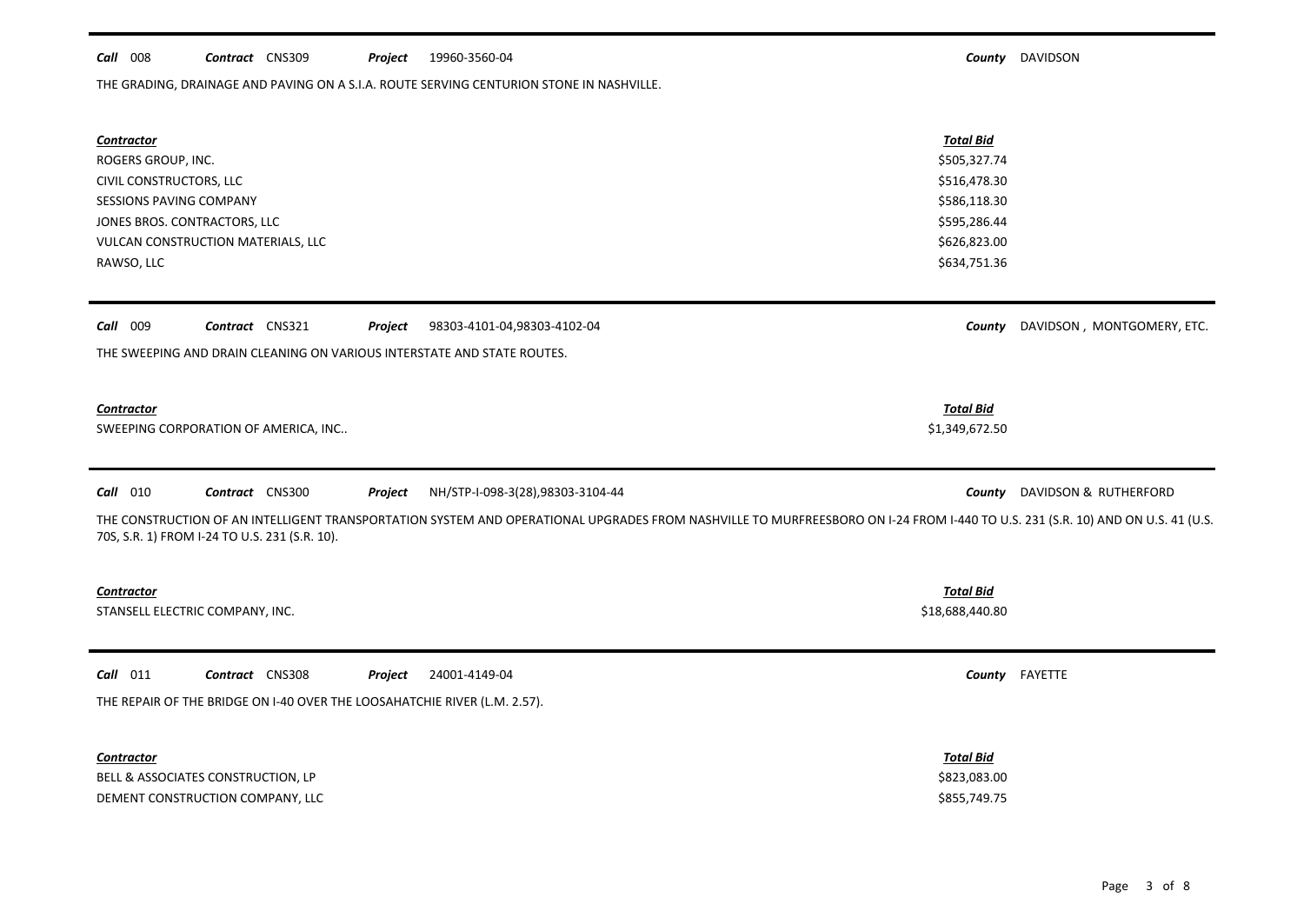## *Call* 012 *Contract* CNS144 *Project County* FAYETTE & SHELBY HSIP-18(29),24005-3223-94,HSIP-803(9),79054-3508-94

THE MISCELLANEOUS SAFETY IMPROVEMENTS ON S.R. 18 AT S.R. 57 IN FAYETTE COUNTY AND ON RALEIGH-MILLINGTON ROAD FROM JAMES BOYD ROAD TO CHURCH STREET IN SHELBY COUNTY.

| <b>Contractor</b><br>SUPERIOR TRAFFIC CONTROL, LLC<br>J. M. DUNCAN, INC.                                                                                                                                       | <b>Total Bid</b><br>\$111,497.05<br>\$227,019.42                                         |                 |
|----------------------------------------------------------------------------------------------------------------------------------------------------------------------------------------------------------------|------------------------------------------------------------------------------------------|-----------------|
| Contract CNS268<br>$Call$ 013<br>HSIP-1588(10),27946-3408-94<br>Project                                                                                                                                        |                                                                                          | County GIBSON   |
| THE MISCELLANEOUS SAFETY IMPROVEMENTS ON SANDERS STORE TO MILAN ROAD FROM S.R. 186 TO THE MILAN CITY LIMITS.                                                                                                   |                                                                                          |                 |
| <b>Contractor</b><br>DELTA CONTRACTING COMPANY, LLC                                                                                                                                                            | <b>Total Bid</b><br>\$477,976.12                                                         |                 |
| $Call$ 014<br>Contract CNS310<br>HSIP-15(190),28068-3211-94<br>Project<br>THE MISCELLANEOUS SAFETY IMPROVEMENTS ON U.S. 64 (S.R. 15) FROM WEST COLLEGE STREET (L.M. 9.30) TO EAST COLLEGE STREET (L.M. 15.86). | County GILES                                                                             |                 |
| <b>Contractor</b><br>SUPERIOR TRAFFIC CONTROL, LLC                                                                                                                                                             | <b>Total Bid</b><br>\$73,681.20                                                          |                 |
| Call 015<br>Contract CNS293<br>Project<br>NH-32(82),29004-3242-14                                                                                                                                              |                                                                                          | County GRAINGER |
| THE GRADING, DRAINAGE AND PAVING ON U.S. 25E (S.R. 32) AT S.R. 131 (L.M. 13.21 - L.M. 13.61).                                                                                                                  |                                                                                          |                 |
| <b>Contractor</b><br>CHARLES BLALOCK & SONS, INC.<br>TWIN K CONSTRUCTION, INC.<br>SUMMERS-TAYLOR, INC.<br>WHALEY CONSTRUCTION, LLC                                                                             | <b>Total Bid</b><br>\$3,982,630.16<br>\$4,463,333.77<br>\$4,626,536.30<br>\$4,731,713.46 |                 |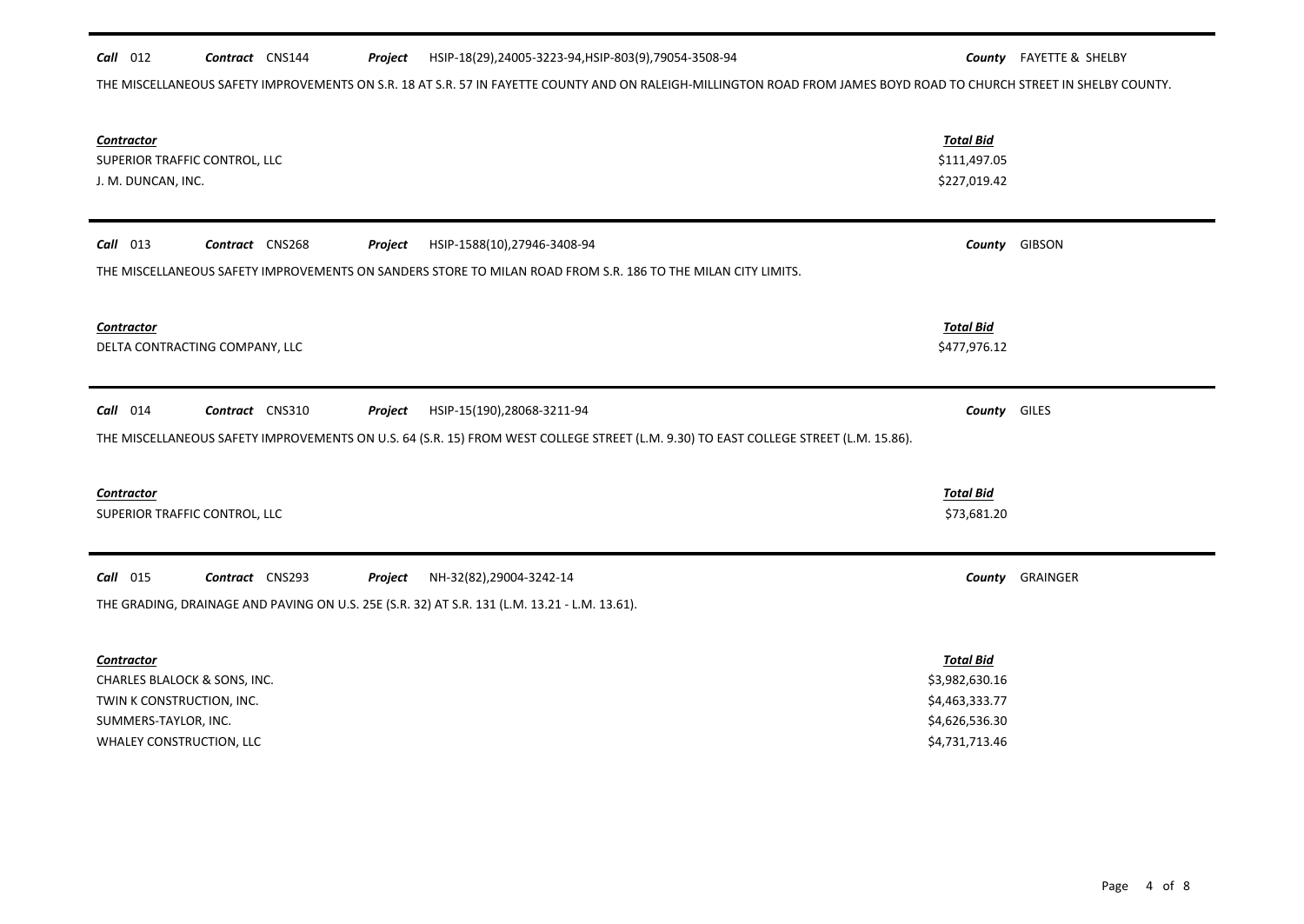#### *Call* 016 *Contract* CNS285 *Project County* HAYWOOD R-NH-19(53),38083-3205-14

THE GRADING, DRAINAGE, CONSTRUCTION OF A CONCRETE I-BEAM BRIDGE, BOX BRIDGE AND PAVING ON S.R. 19 (BROWNSVILLE BYPASS) FROM EAST OF S.R. 87 (L.M. 11.12) TO WEST OF WINDROW ROAD (L.M. 14.73).

| <b>Contractor</b><br>FORD CONSTRUCTION COMPANY<br>DELTA CONTRACTING COMPANY, LLC<br>HAROLD COFFEY CONSTRUCTION CO., INC.<br>ACUFF ENTERPRISES, INC. D/B/A                    | <b>Total Bid</b><br>\$28,475,441.02<br>\$29,959,100.98<br>\$30,971,979.43<br>\$31,400,000.00 |             |
|------------------------------------------------------------------------------------------------------------------------------------------------------------------------------|----------------------------------------------------------------------------------------------|-------------|
| <b>Call</b> 018<br>Contract CNS009<br>STP/HIP-M-332(9),47033-3223-54<br>Project                                                                                              | County                                                                                       | <b>KNOX</b> |
| THE GRADING, DRAINAGE, CONSTRUCTION OF A CONCRETE I-BEAM BRIDGE, SIGNALS AND PAVING ON S.R. 332 FROM NORTH OF TURKEY CREEK ROAD (L.M. 0.24) TO NORTHSHORE DRIVE (L.M. 1.95). |                                                                                              |             |
| <b>Contractor</b>                                                                                                                                                            | <b>Total Bid</b>                                                                             |             |
| SUMMERS-TAYLOR, INC.                                                                                                                                                         | \$10,192,277.64                                                                              |             |
| CHARLES BLALOCK & SONS, INC.                                                                                                                                                 | \$10,511,672.32                                                                              |             |
| JONES BROS. CONTRACTORS, LLC                                                                                                                                                 | \$11,007,278.50                                                                              |             |
| BELL & ASSOCIATES CONSTRUCTION, LP                                                                                                                                           | \$11,275,064.62                                                                              |             |
| Contract CNS316<br><b>Call</b> 019<br>Project<br>49210-4211-04                                                                                                               | County                                                                                       | LAUDERDALE  |
| THE REPAIR OF THE BRIDGE ON S.R. 210 OVER THE SOUTH FORK FORKED DEER RIVER (L.M. 3.38).                                                                                      |                                                                                              |             |
| <b>Contractor</b>                                                                                                                                                            | <b>Total Bid</b>                                                                             |             |
| THOMSON & THOMSON, INC.                                                                                                                                                      | \$661,707.00                                                                                 |             |
| DEMENT CONSTRUCTION COMPANY, LLC                                                                                                                                             | \$726,982.50                                                                                 |             |
| HAROLD COFFEY CONSTRUCTION CO., INC.                                                                                                                                         | \$743,102.42                                                                                 |             |
| FORD CONSTRUCTION COMPANY                                                                                                                                                    | \$762,022.30                                                                                 |             |
| BELL & ASSOCIATES CONSTRUCTION, LP                                                                                                                                           | \$817,576.37                                                                                 |             |
| JAMISON CONSTRUCTION, LLC                                                                                                                                                    | \$849,618.98                                                                                 |             |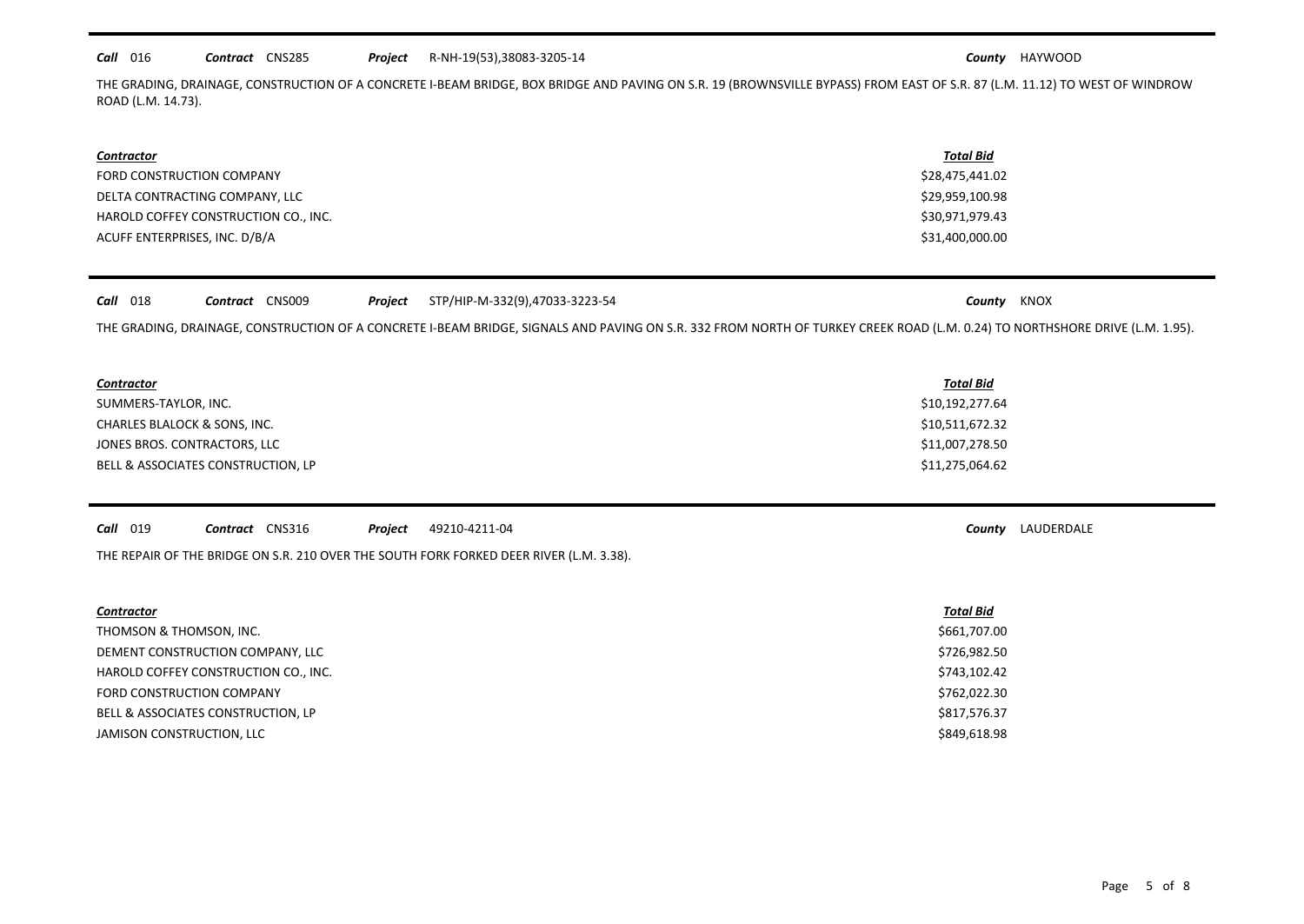### *Call* 020 *Contract* CNS080 *Project County* MCMINN HSIP-3674(10),54951-3569-94

THE IMPROVEMENT OF THE INTERSECTION AT TELLICO AVENUE AND RAILROAD AVENUE IN ATHENS, INCLUDING GRADING, DRAINAGE, SIGNALS AND PAVING.

| <b>Contractor</b>                                                                                                               | <b>Total Bid</b> |                               |
|---------------------------------------------------------------------------------------------------------------------------------|------------------|-------------------------------|
| SOUTHERN CONSTRUCTORS, INC.                                                                                                     | \$522,136.00     |                               |
| GREENSTAR, LLC                                                                                                                  | \$549,580.50     |                               |
| ADAMS CONTRACTING, LLC                                                                                                          | \$618,384.25     |                               |
|                                                                                                                                 |                  |                               |
| $Call$ 021<br>Contract CNS305<br>74016-4217-04<br>Project                                                                       | County           | <b>ROBERTSON</b>              |
| THE REPAIR OF THE BRIDGE ON S.R. 161 OVER THE RED RIVER (L.M. 9.60).                                                            |                  |                               |
|                                                                                                                                 |                  |                               |
| Contractor                                                                                                                      | <b>Total Bid</b> |                               |
| JAMISON CONSTRUCTION, LLC                                                                                                       | \$607,102.00     |                               |
| MID-STATE CONSTRUCTION COMPANY, INC.                                                                                            | \$733,804.62     |                               |
| Call 022<br>Contract CNS317<br>98300-3292-04<br>Project                                                                         | County           | <b>ROBERTSON &amp; SUMNER</b> |
|                                                                                                                                 |                  |                               |
| THE GRADING, DRAINAGE, CONSTRUCTION OF A CONCRETE BOX BRIDGE AND PAVING ON A S.I.A. ROUTE SERVING PROJECT DEEPDISH IN PORTLAND. |                  |                               |
| <b>Contractor</b>                                                                                                               | <b>Total Bid</b> |                               |
| CHARLES DEWEESE CONSTRUCTION, INC                                                                                               | \$4,889,150.26   |                               |
| CIVIL CONSTRUCTORS, LLC                                                                                                         | \$5,037,636.65   |                               |
| ROGERS GROUP, INC.                                                                                                              | \$5,312,134.45   |                               |
| RAWSO, LLC                                                                                                                      | \$5,657,326.25   |                               |
|                                                                                                                                 |                  |                               |
| $Call$ 023<br>Contract CNS311<br>HSIP-102(16),75021-3206-94<br>Project                                                          | County           | RUTHERFORD                    |
| THE MISCELLANEOUS SAFETY IMPROVEMENTS ON S.R. 102 FROM I-840 (L.M. 0.79) TO THE SMYRNA CITY LIMITS (L.M. 5.79).                 |                  |                               |
|                                                                                                                                 |                  |                               |
| <b>Contractor</b>                                                                                                               | <b>Total Bid</b> |                               |
| LU, INC.                                                                                                                        | \$31,939.55      |                               |
| SUPERIOR TRAFFIC CONTROL, LLC                                                                                                   | \$37,882.40      |                               |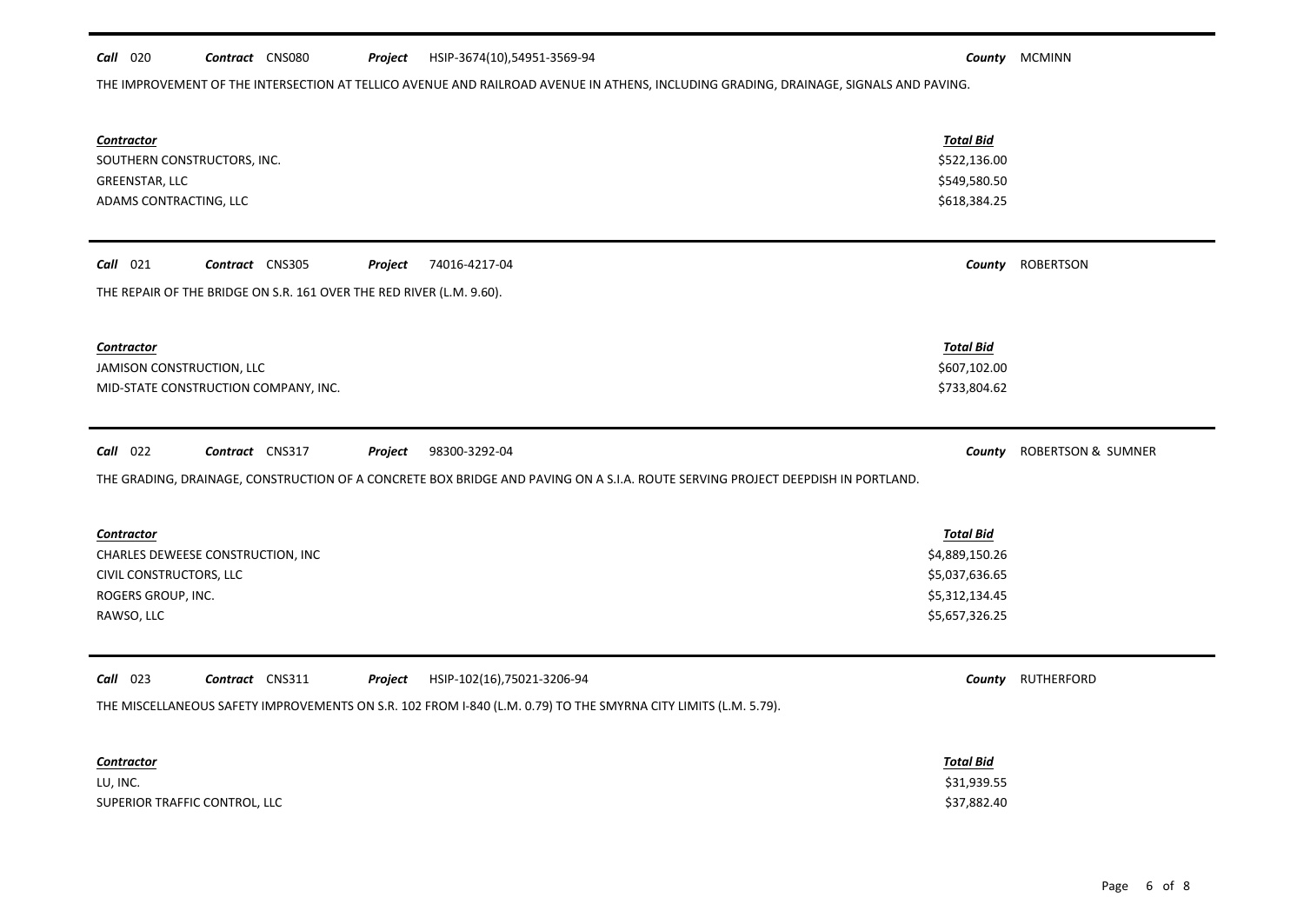### *Call* 024 *Contract* CNS289 *Project County* SHELBY NH/STP-M-4(8),79020-3251-14

THE GRADING, DRAINAGE, CONSTRUCTION OF A CONCRETE BULB-TEE BEAM BRIDGE, RETAINING WALLS AND PAVING ON U.S. 78 (S.R. 4) FROM THE MISSISSIPPI STATE LINE (L.M. 0.00) TO SOUTH OF SHELBY DRIVE (L.M. 1.48).

| Contractor<br>DEMENT CONSTRUCTION COMPANY, LLC<br>EUTAW CONSTRUCTION COMPANY, INC.<br>KIEWIT INFRASTRUCTURE SOUTH CO.                                      | <b>Total Bid</b><br>\$62,883,561.31<br>\$63,781,000.00<br>\$79,497,941.20 |                |
|------------------------------------------------------------------------------------------------------------------------------------------------------------|---------------------------------------------------------------------------|----------------|
| Call 025<br>Contract CNS313<br>Project<br>HSIP-25(48),83007-3214-94                                                                                        |                                                                           | County SUMNER  |
| THE MISCELLANEOUS SAFETY IMPROVEMENTS ON S.R. 25 FROM AIRPORT ROAD (L.M. 17.71) TO HILTON LANE (L.M. 22.01).                                               |                                                                           |                |
| <b>Contractor</b>                                                                                                                                          | <b>Total Bid</b>                                                          |                |
| LU, INC.                                                                                                                                                   | \$78,753.06                                                               |                |
| SUPERIOR TRAFFIC CONTROL, LLC                                                                                                                              | \$82,236.90                                                               |                |
| Call 026<br>Contract CNS315<br>HSIP-1(375),89073-3213-94,HSIP-1(387),89073-3214-94<br>Project                                                              |                                                                           | County WARREN  |
| THE INSTALLATION OF FLASHING BEACONS ON U.S. 70S (S.R. 1) AT S.R. 288 (OLD ROCK ISLAND ROAD) (L.M. 17.69) AND AT S.R. 136 (ROCK ISLAND ROAD) (L.M. 23.85). |                                                                           |                |
| <b>Contractor</b>                                                                                                                                          | <b>Total Bid</b>                                                          |                |
| NABCO ELECTRIC COMPANY, INC.                                                                                                                               | \$82,015.49                                                               |                |
| STANSELL ELECTRIC COMPANY, INC.                                                                                                                            | \$89,491.00                                                               |                |
| DAVIS H. ELLIOT CONSTRUCTION COMPANY, IN                                                                                                                   | \$131,691.25                                                              |                |
| Call 027<br>Contract CNS314<br>Project<br>92003-4268-04                                                                                                    |                                                                           | County WEAKLEY |
| THE REPAIR OF THE BRIDGES ON U.S. 45E (S.R. 43) OVER OVERFLOW (L.M. 20.50).                                                                                |                                                                           |                |
| Contractor                                                                                                                                                 | <b>Total Bid</b>                                                          |                |
| HAROLD COFFEY CONSTRUCTION CO., INC.                                                                                                                       | \$867,982.89                                                              |                |
| JAMISON CONSTRUCTION, LLC                                                                                                                                  | \$1,029,442.50                                                            |                |
| DEMENT CONSTRUCTION COMPANY, LLC                                                                                                                           | \$1,065,991.60                                                            |                |